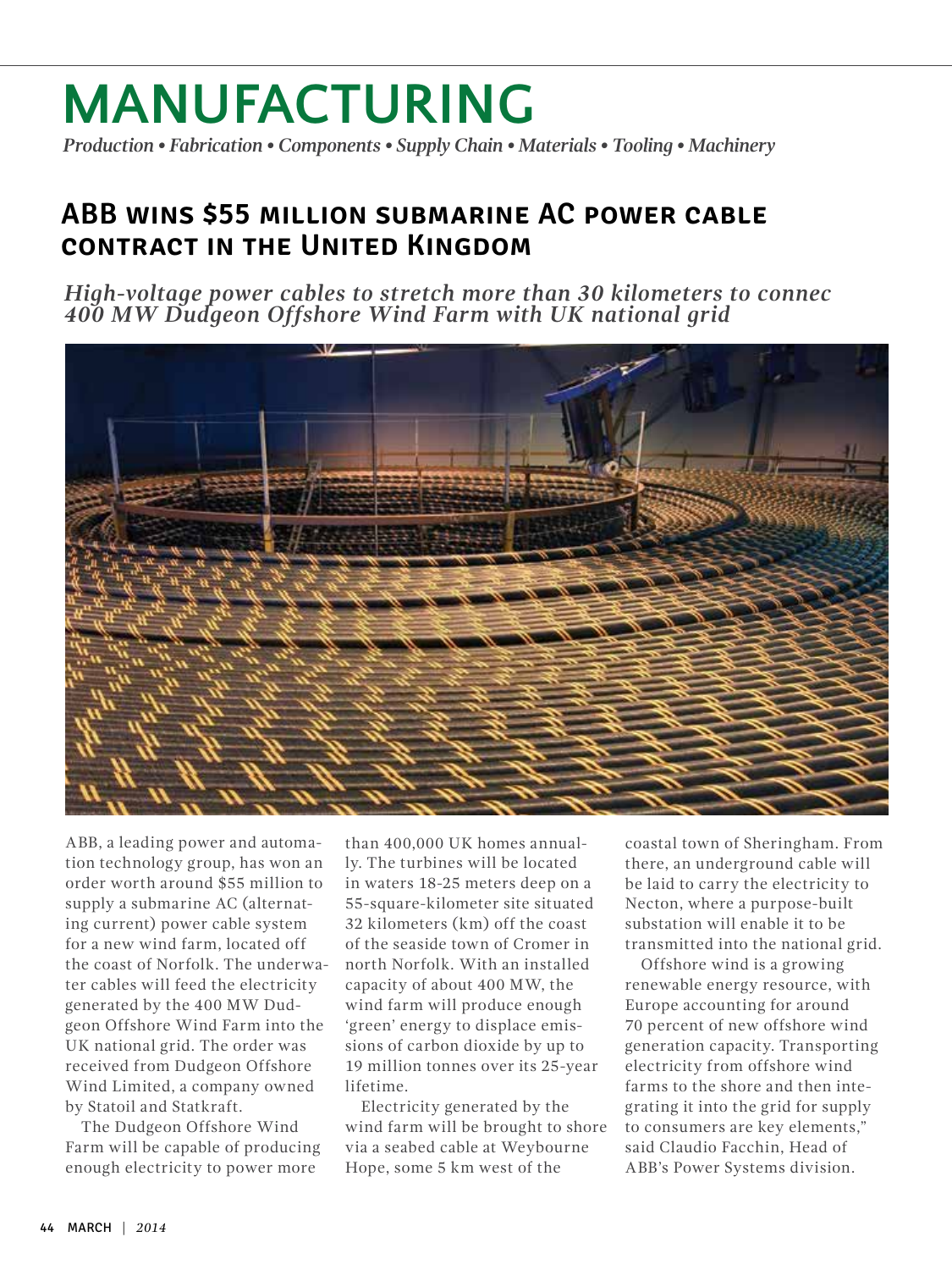



"This is a key focus area for ABB as we strive to balance the growing need for electricity while minimizing environmental impact. Our technological strengths, vast portfolio and rich experience in this area position us well to execute this project and we are delighted to have this opportunity."

ABB will design and supply two 132-kilovolt (kV) three-core AC submarine cables, each 42 km in length, running from the wind farm's offshore substation to Weybourne Hope, where they will connect to the onshore cables. The submarine cables will be manufactured at ABB's high-voltage cable factory in Karlskrona, Sweden, and delivery will commence in 2016.

"The submarine export cable connection is a long-lead item and placing this contract represents a major milestone in the development of the Dudgeon project," said Bjørn Ivar Bergemo, Asset Manager of the Dudgeon Offshore Wind Farm. "These cables will be some of the longest offshore cables ordered so far for a UK offshore wind project, and we look forward to working with ABB."

### **Transhield. The Shrinkable Fabric™ for Wind Power Applications.**

#### **Custom Fit Covers for Shipping/Transportation**

Transhield custom fit covers are a superior alternative to heavy, expensive tarps or conventional hand wrapping. Transhield is a unique combination of shrink wrap and fabric that provides premium protection for wrapping products for transportation or storage. This material is made into custom fit covers, tailored to fit your application.

Transhield covers are easy to install and the added ability to shrink the cover allows for a tight fit, resulting in quality protection from the factory to the field for nacelles, tower sections, root ends, hubs, gearboxes, blades and other products. This results in a smoother transition from **f**actory to field. **and storage.** *and storage.* 



**Patented shrinkable fabric offers three layers of protection during transportation**



**Quick like a cover.** 

Transhield

**Tight like a shrink wrap. 888.731.7700**





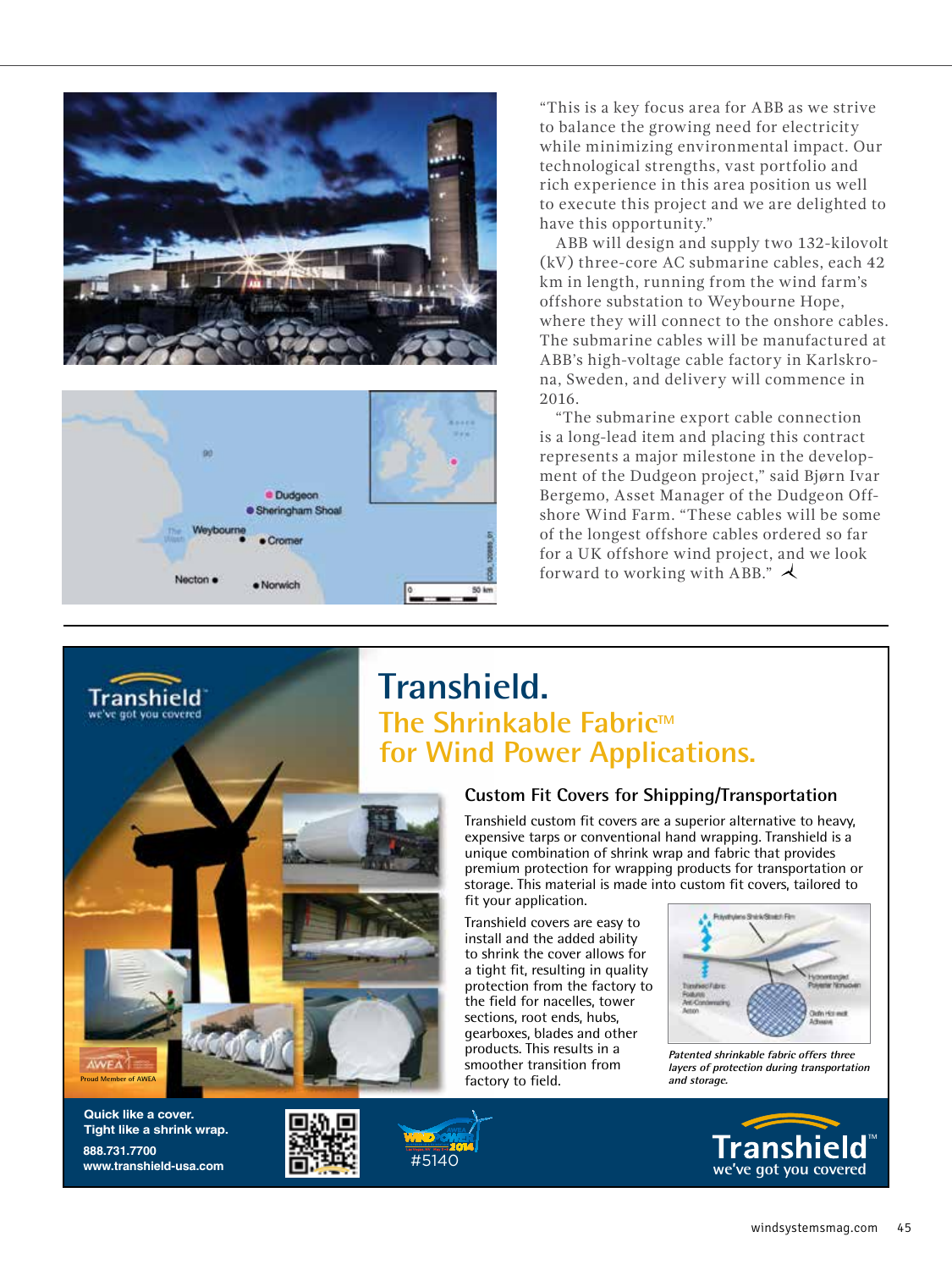## **HEADLINES**

#### **EEW SPC and Bladt Industries to supply foundations for Cape Wind**

The German company EEW Special Pipe Constructions GmbH and the Danish company Bladt

Industries A/S recently signed the contract to supply the foundations for the first offshore wind farm in the United States.

The two companies—both market

leaders within their fields of business—have manufactured foundations for offshore wind farms all across Europe. Bladt Industries and EEW SPC have fabricated well over a thousand foundations each, among which 500 foundations were manufactured through collaborative efforts. Many have been for Siemens 3.6 MW turbines.

Upon completion, Cape Wind will have a installed capacity of 468 MW. The monopiles and transition pieces will be manufactured and shipped to Cape Wind's staging port. Production will begin in January 2015. The monopiles will be produced at EEW's facilities in Rostock, Germany and the transition pieces at Bladt Industries' facilities in Aalborg, Denmark.

#### **Report: Global turbine tower market to keep growing**

With wind power technology gaining popularity and institutional support globally, the wind turbine towers market is expected to increase from \$12.1 billion in 2013 to \$19.3 billion by 2020, at a compound annual growth rate (CAGR) of 6.9 percent, according to a report from research and consulting firm GlobalData.

According to the report, China had the largest amount of wind turbine towers installed in 2013, reaching a massive market share of 47.4 percent. This was followed by the U.S., India, and Canada, with respective shares of 7.5, 6.5, and 5.8 percent.

"The growth of the wind turbine towers market is directly related to that of the wind energy industry, which is heavily influenced by favorable government policy, rising environmental concerns, increasing demand for power, and the uncertain supply and prices of energy from conventional sources," GlobalData alternative energy analyst Harshavardhan Reddy Nagatham said.

In fact, the global wind power cumulative capacity is expected to more than double over the forecast period, jumping from 322.5 GW in 2013 to 688 GW by 2020.

However, the lack of sufficient grid infrastructure around the world could impede further wind energy growth in the medium term.

"The existing grid infrastructure is very poor and urgent modifications need to be made in order to accommodate the specific characteristics of wind power," Nagatham said. "Its upgrade also requires a substantial amount of investment in terms of financial resources and time."

The shortage of skilled workforces in the global renewable energy industry is also a major barrier, which could potentially lead to project delays and poor-quality services across the wind sector, according to GlobalData.

#### **Helukabel continues international growth with three new affiliates**

Helukabel, one of the world's leading cable manufacturers, has further expanded its global reach by adding local branches in three strategic markets. During 2013 Q3, new affiliates were launched in the United Kingdom and the Middle East, and in the beginning of 2013 Q4, Helukabel Indonesia became the 23rd affiliate to join the global network.

"The addition of local affiliates in the United Kingdom and Indonesia, and the Middle East region will allow our customers in the U.S. and Canada to have a seamless network for supplying cable orders that are bound for these international markets," said Helukabel USA President Markus Dannheim and Alex Kanouni, vice president of sales and marketing of Helukabel Canada, jointly.

Helukabel UK, with central offices located in Liverpool, will be responsible for customers in England, Scotland, Wales and Northern Ireland from an approx. 5000 sq. ft. facility. With its central location and motorway network, Helukabel UK will offer fast service times to industrial manufacturing applications. With over 15 years experience, Helukabel UK cable specialists will be able to offer cable solutions to applications from the most demanding industries.

Helukabel Middle East will cover the United Arab Emirates, Saudi Arabia, Qatar, Oman, Bahrain, Kuwait, Yemen, Egypt, Iraq, Libya, Jordan, Lebanon, Syria, and Pakistan from its UAE base of operations. In Indonesia, Helukabel will provide cable and wire solutions from its facility in the capital city of Jakarta. With 6,000 sq. ft. of warehousing space and additional support from Helukabel Singapore, the diverse manufacturers and customers in this resource-rich, highly-populated country (4th in the world) will benefit from JIT services and support.

#### **Whitmore announces acquisition of Fluid Defense Systems**

The Whitmore Manufacturing Company recently announced today the acquisition of Fluid Defense Systems, LLC., a manufacturer of fully integrated lubricant storage and handling solutions for industry.

Since 2001, Fluid Defense has grown to become the recognized standard in lubricant handling and contamination control for industries ranging from food and beverage